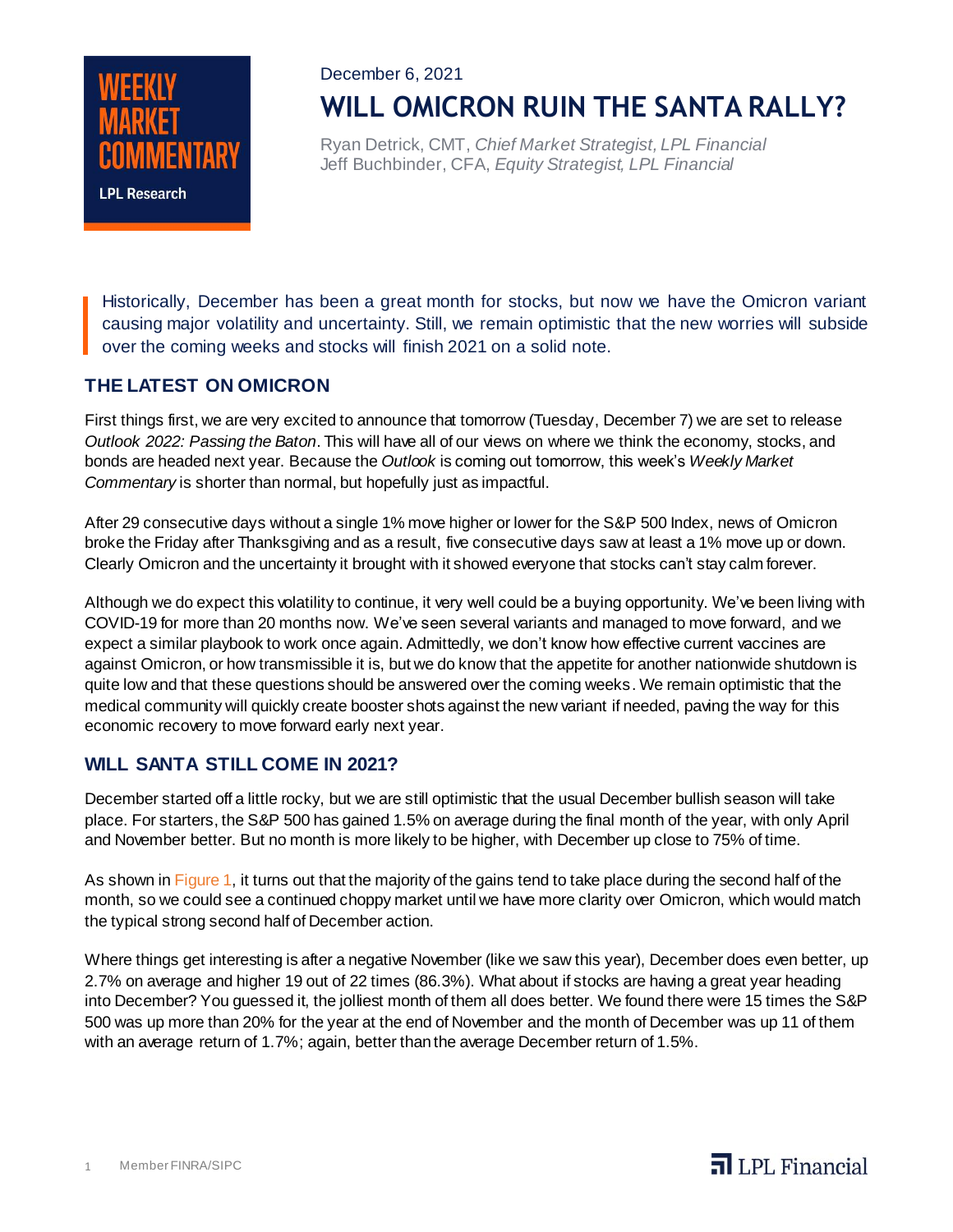

Source: LPL Research, FactSet 12/03/21

The modern design of the S&P 500 stock index was first launched in 1957. Performance back to 1950 incorporates the performance of predecessor index, the S&P 90. All indexes are unmanaged and cannot be invested in directly. All performance referenced is historical and is no guarantee of future result.

## **CONCLUSION**

Omicron has put quite the wrinkle in the recent bull market, but stocks are still up more than 20% for the year, so it is good to put things in perspective. After more than a 110% rally from the March 2020 lows, perhaps investors needed a reminder that stocks can't go up forever and that while volatility might be frustrating, it is perfectly normal.

We aren't minimizing the Omicron uncertainty, but we remain bullish that the recovery is alive and well, with a very healthy consumer and corporate earnings backdrop leading the way. Buckle up though, as big swings on daily news could be here for several more weeks. But in the end, we expect any lost output due to Omicron to simply be pushed out and recovered by early next year.

Again, please be sure to read *Outlook 2022: Passing the Baton* for our views on what we see happening next year for the economy, stocks, bonds, the Federal Reserve, and more.